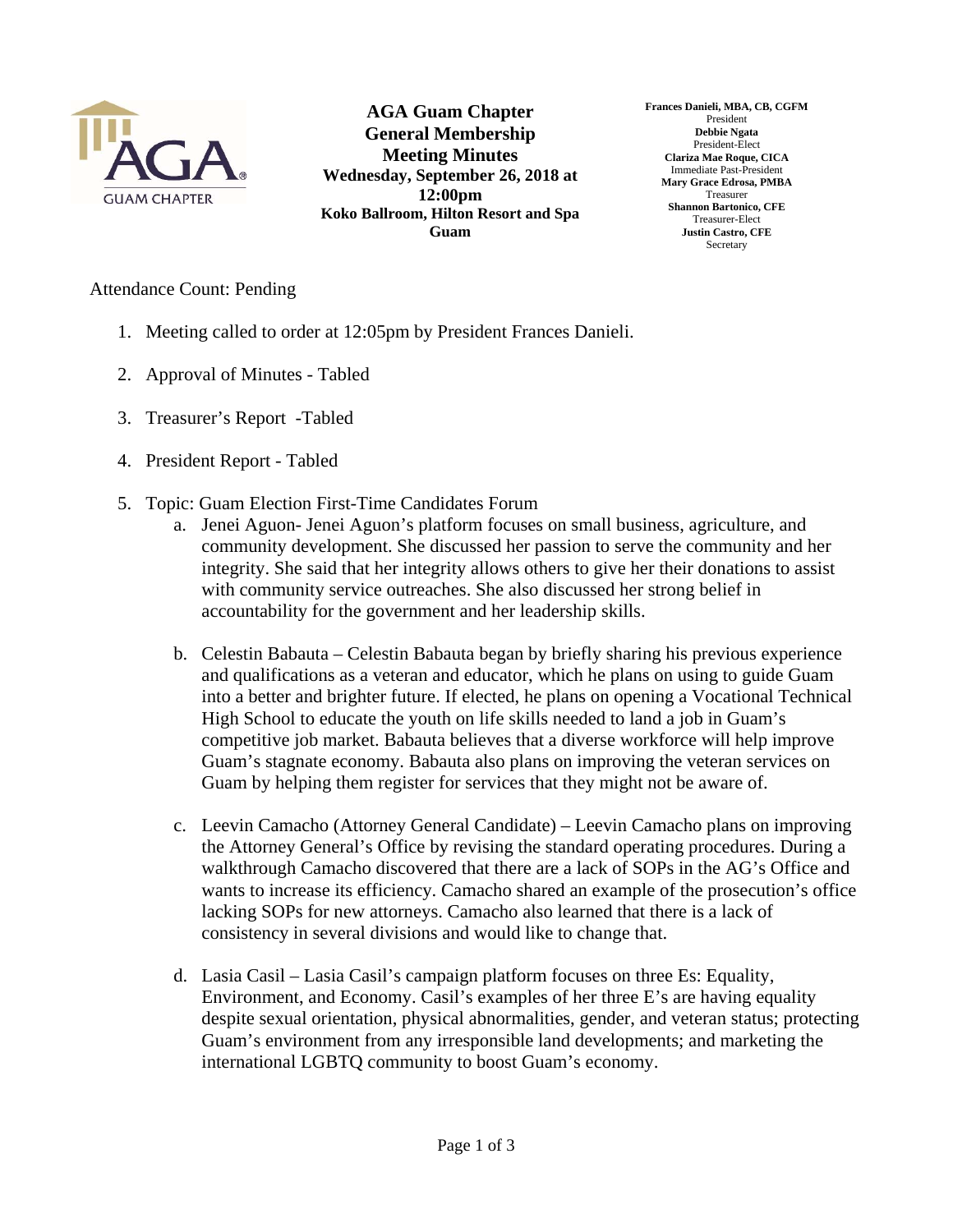- e. Harold Cruz Harold Cruz's campaign platform is to place a moratorium on the Compact of Free Association. Cruz stated that the federal government owes Guam over 1 billion dollars for COFA reimbursements and that the Guam Memorial Hospital is owed over 109 million dollars in Compact aid. Cruz adds that due to the COFA agreement, Guam's crime rate has risen. Cruz believes that a moratorium on the COFA agreement will stabilize the economy, free up the overpopulated prisons, and improve our economy.
- f. Jack Hattig Jack Hattig's campaign platform focuses on improving the working class structure, fiscal accountability, and fiscally responsible management of the government.
- g. Kelly Marsh Kelly Marsh's campaign platform focuses on maintaining the Chamorro culture through cultural activities, improving the quality of life, developing a rainy day fund to safeguard the Government of Guam from any unforeseen events, improving data collection and analysis, and making sound decisions with accurate data. She plans on achieving these goals by increasing the funding in all of Guam's outreach programs.
- h. James Moylan James Moylan's campaign platform focuses on helping businesses, particularly small business owners on Guam. Moylan plans on reaching this goal by reducing the GRT from 5% back down to 4%, Simplifying and expediting the process to open a business, and increasing the Dave Santos exemption.
- i. Sabina Perez Sabina Perez's campaign platform focuses on improving Guam's economy and environment. Perez's plans on reaching her goals by promoting social entrepreneurship, which combines businesses with socially accepted policies that are not detrimental to the environment. Perez believes that the people of Guam are its greatest assets.
- j. Clynton Ridgell Clynton Ridgell intended to speak on his campaign platform, but instead countered Harold Cruz's campaign platform on the implementation of a moratorium on the Compact of Free Association agreement. Ridgell objected on Cruz's statement that COFA migrants are the reason that Guam has a very high crime rate. Ridgell believes that most of Cruz's sources are incorrect and states that the Government of Guam has been hemorrhaging cash even before the COFA agreement. Ridgell ended his speech by stating that he wants to create a "Council of Elders" to help with making decisions on current events in the Micronesia.
- k. Amanda Shelton Amanda Shelton's campaign platform focuses on assisting the elderly, improving healthcare, protecting the environment on Guam, and empowering the youth. Shelton plans on reaching her goals by implementing a Healthcare Rehabilitation Program at the Guam Memorial Hospital. The program will be a small pilot program to help GMH afford medical supplies, personnel, and improve the medical services on Guam.
- 6. No Raffle was held
- 7. Next Meeting: October 24, 2018 at 12pm. Location: Hilton Resort and Spa